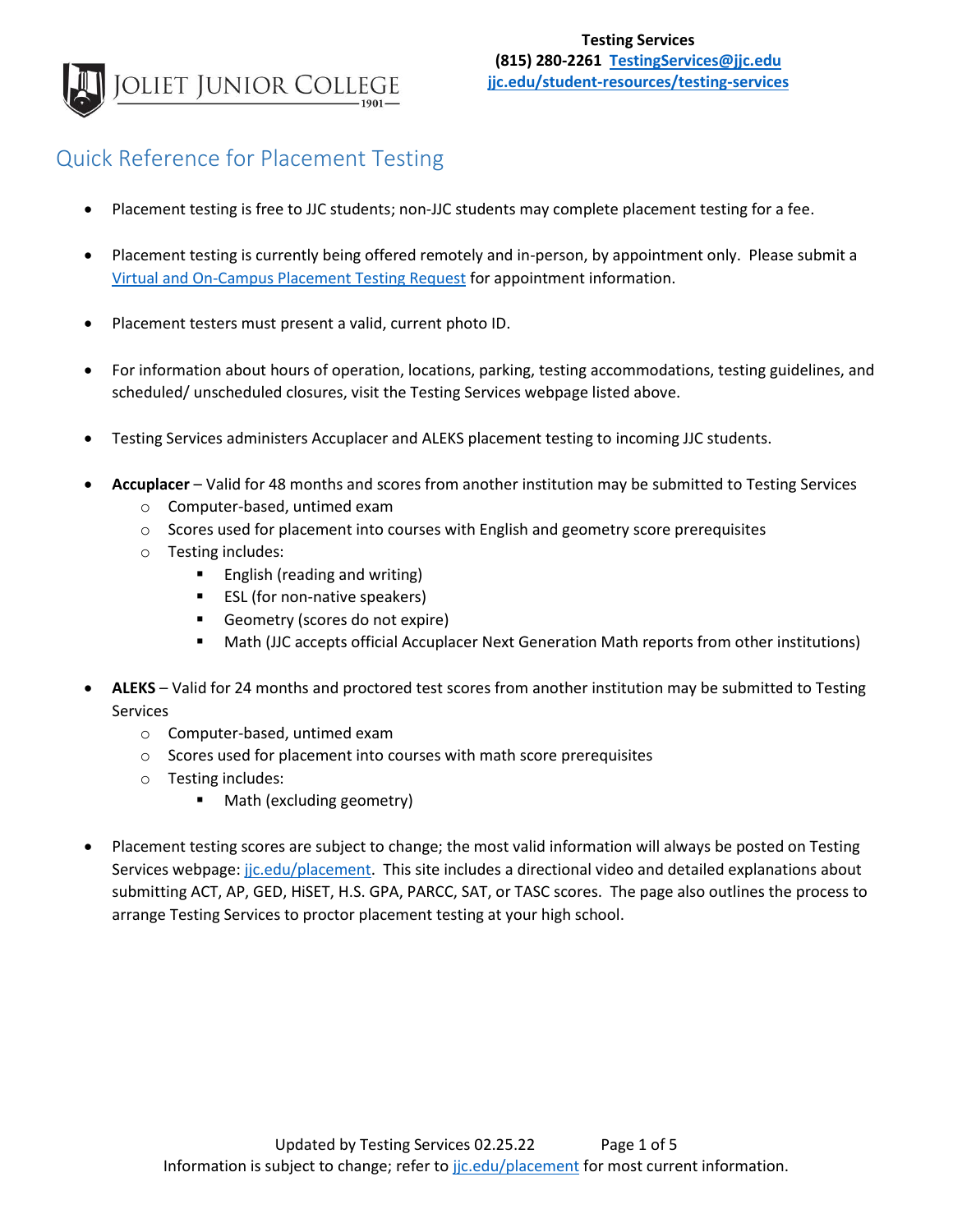JOLIET JUNIOR COLLEGE

/placement-testing

## Quick Reference for Placement Testing

- Students may meet placement testing requirements in a variety of ways. Below is a brief overview; for a more detailed explanation, visit [jjc.edu/placement](file:///C:/Users/sbraun/AppData/Local/Packages/Microsoft.MicrosoftEdge_8wekyb3d8bbwe/TempState/Downloads/jjc.edu/placement) and select "Placement Testing Alternatives."
- **ACT** Valid for 48 months and should be submitted to JJC Admissions Office
	- o ACT English score of 19 or higher places student into ENG 101 or 130.
	- o ACT Math score of 22 or higher places student into MATH 119, 123, 127, 128, 131, or 138.
	- o ACT Math score of 23 or higher places student into MATH 142.
- **AP –** Should be submitted to the JJC Academic Credentials Office; AP scores and their JJC course equivalents found at jjc.edu/placement under "Placement Testing Alternatives."
- **GED** Valid for 48 months and should be submitted to JJC Admissions Office
	- o GED Language Arts score of 165 or higher places student into ENG 101 or 130.
	- o GED Math score of 165 or higher places student into MATH 119, 123, 127, 128, 131, 138, or 142.
- **High school GPA for college-level math placement** Valid for 48 month and should be submitted to JJC Admissions
	- $\circ$  Accept high school GPA for MATH 119, 123, 127, 128, 131, and 138 placement.
	- o Must provide an official transcript with 7 OR 8 complete semesters AND unweighted/cumulative GPA of 3.0 or higher AND successful completion (C or better) in math in all semesters.
	- $\circ$  JJC will evaluate all official high school transcripts using the unweighted/cumulative GPA at the time of submission. GPA's will not be retroactively evaluated using past semesters.
	- o Only total unweighted/cumulative GPA will be accepted. Semester or Yearly GPA will not be accepted.
- **High School GPA for ENG 101 placement** Valid for 48 month and should be submitted to JJC Admissions
	- o Accept high school GPA for ENG 101 placement.
	- o Must provide an official transcript with 7 OR 8 complete semesters AND unweighted/cumulative GPA of 3.0 or higher AND successful completion (C or better) in English in all semesters.
	- $\circ$  JJC will evaluate all official high school transcripts using the unweighted/cumulative GPA at the time of submission. GPA's will not be retroactively evaluated using past semesters.
	- o Only total unweighted/cumulative GPA will be accepted. Semester or Yearly GPA will not be accepted.
- **HiSET**  Valid for 48 months and should be submitted to JJC Admissions Office
	- o HiSET Reading score of 15 or higher places student out of ENG 021.
	- o HiSET Writing score of 15 or higher places student out of ENG 099.
	- o HiSET Reading score of 15 or higher, AND HiSET Writing score of 15 or higher, places student into ENG 101 or 130.
	- o HiSET Math score of 15 or higher places student into MATH 119, 123, 127, 128, 131, 138, or 142.
- **PARCC**  Valid for 48 months and should be submitted to JJC Admissions Office
	- o PARCC English Language Arts/ Literacy score of 4 or higher places student into ENG 101 or 130.
	- Updated by Testing Services 02.25.22 Page 2 of 5 o PARCC Algebra II score of 4 or higher places student into MATH 119, 123, 127, 128, 131, 138, or 142.

Information is subject to change; refer to jic.edu/placement for most current information.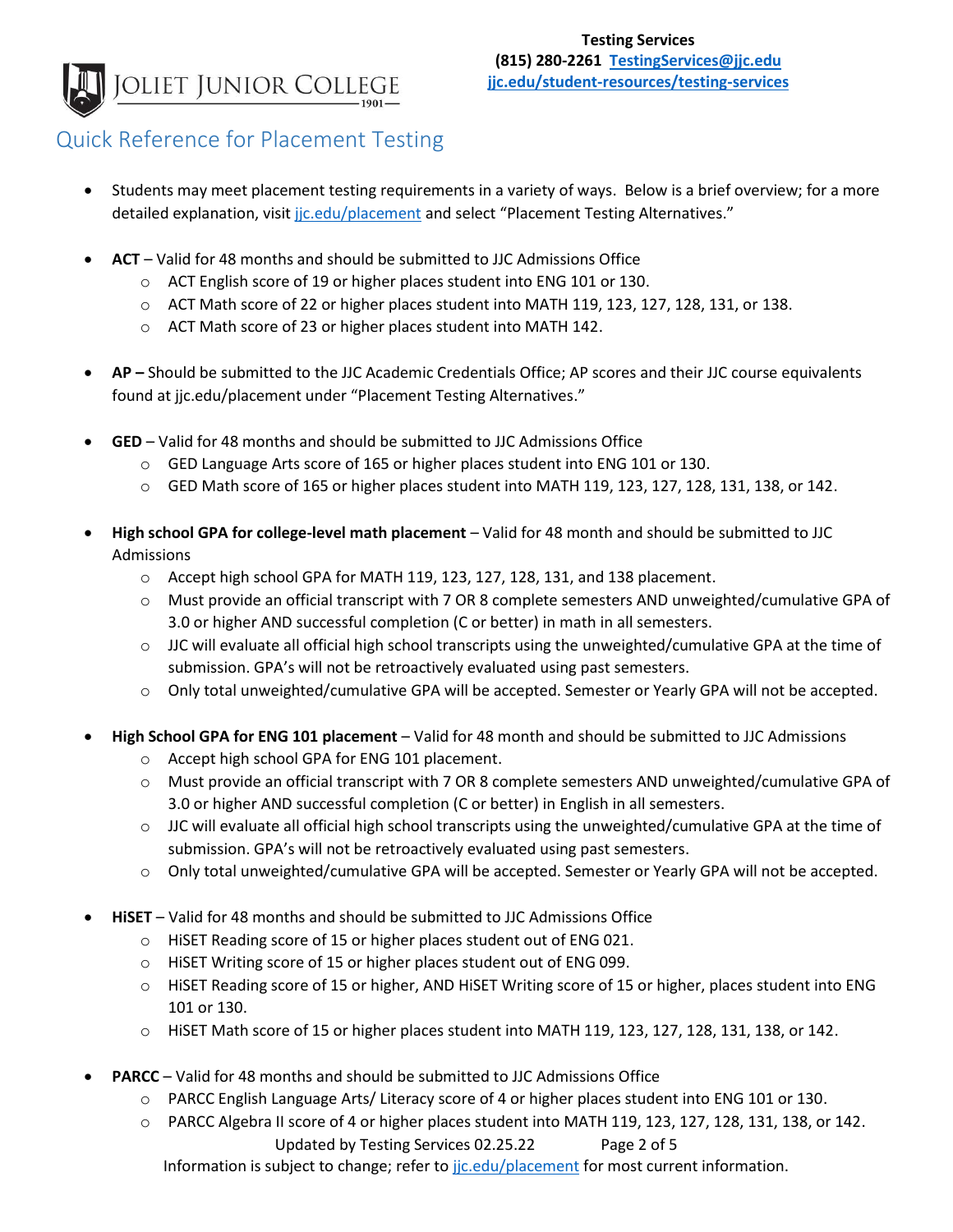

/placement-testing

- **SAT**  Valid for 48 months and should be submitted to JJC Admissions Office
	- o SAT Evidence-Based Reading and Writing score of 480 or higher, earned after March 2016, places student into ENG 101 or 130.
	- o SAT Math score of 530 or higher, earned after March 2016, places student into MATH 119, 123, 127, 128, 131, or 138.
	- o SAT Math score of 590 or higher, earned after March 2016, places student into MATH 142.
- **TASC**  Valid for 48 months and should be submitted to JJC Admissions Office
	- $\circ$  TASC Language Arts Reading score of 580 or higher places student out of ENG 021.
	- o TASC Language Arts Writing score of 560 or higher, AND TASC Essay score of 6 or higher, places student out of ENG 099.
	- o TASC Language Arts Reading score of 580 or higher, TASC Language Arts Writing score of 560 or higher, AND TASC Essay score of 6 or higher, places student into ENG 101 or 130.
	- o TASC Math score of 560 or higher places student into MATH 119, 123, 127, 128, 131, 138, or 142.
- **Transition Math**  Valid for 18 months from the date of high school graduation that appears on the official high school transcript on file with JJC Admissions Office
	- $\circ$  If students successfully completed a STEM Pathway (portability code TM001) class in high school, they can place into the following JJC classes: MATH 119 - Technical Math, MATH 123 - Math for Elementary Teachers I\*, MATH 127 - Math for General Education, MATH 128 - Elementary Statistics, MATH 131 - College Algebra\*, or MATH 138 - Pre-Calculus I (\*These courses also have a geometry prerequisite).
	- $\circ$  If students successfully completed a Quantitative Literacy and Statistics Pathway (portability code TM002) class in high school, they can place into the following JJC classes: MATH 119 - Technical Math, MATH 127 - Math for General Education, or MATH 128 - Elementary Statistics.
	- $\circ$  If students successfully completed a Technical Math Pathway (portability code TM003) class in high school, they can place into the following JJC class: MATH 119 - Technical Math.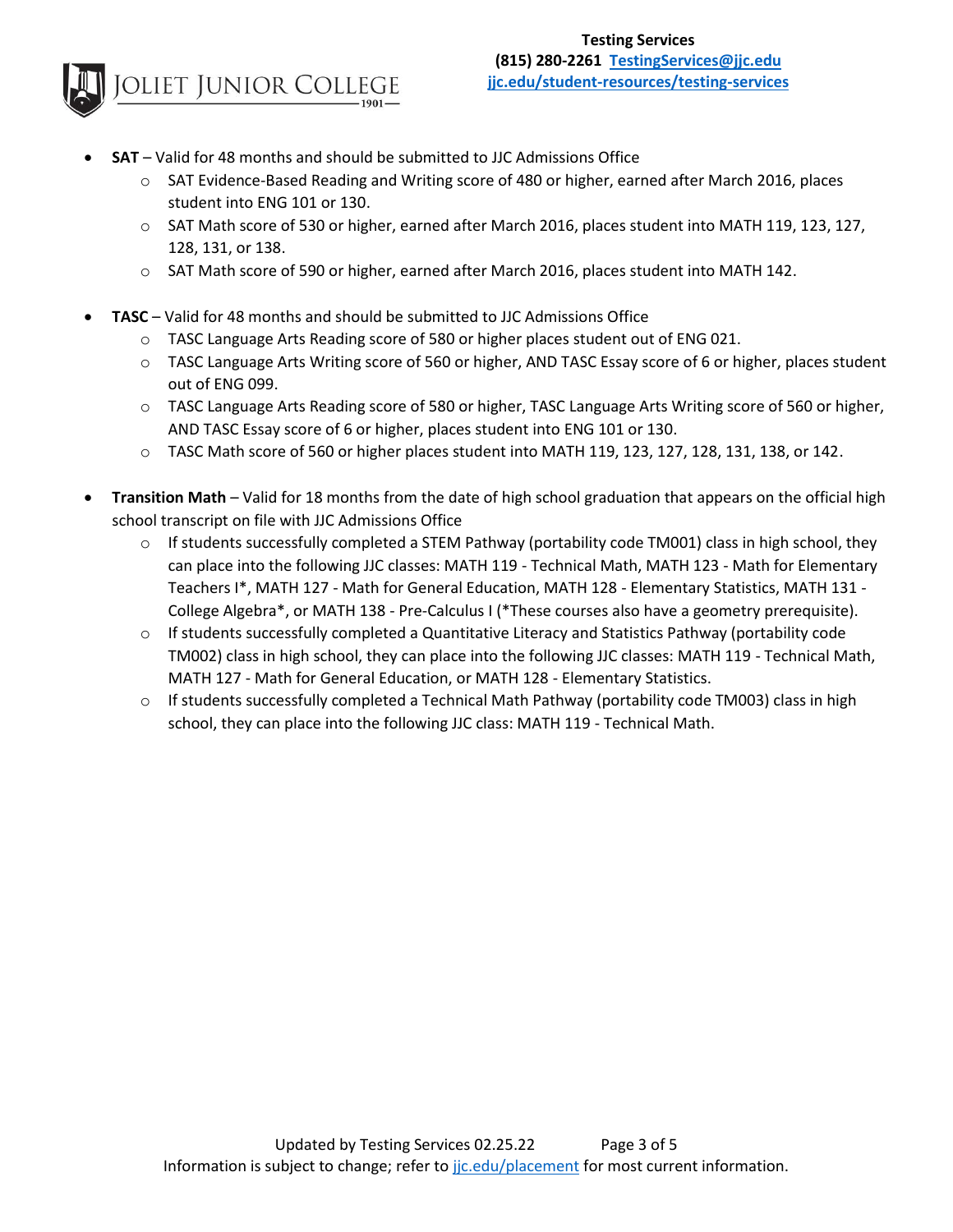JOLIET JUNIOR COLLEGE

/placement-testing

## Quick Reference for Placement Testing – Temporary Measures

- **ACT for developmental English placement** Valid for 48 months and should be submitted to JJC Admissions Office
	- o ACT English score of 18 places student into ENG 099 and ENG 021.
	- $\circ$  Advisors encouraged to provide advising to these students so they understand other placement testing options are available. This alternative placement measure is ideal when the student wishes to enroll in a course with a prerequisite of placing into ENG 099 and ENG 021.
	- o Temporary measure valid for fall 2020 through summer 2023 registration.
- **ACT for developmental math placement** Valid for 48 months and should be submitted to JJC Admissions **Office** 
	- o ACT Math score of 19 places student into MATH 098.
	- $\circ$  Advisors encouraged to provide advising to these students so they understand other placement testing options are available. This alternative placement measure is ideal when the student wishes to enroll in a course with a prerequisite of placing into MATH 098.
	- $\circ$  Temporary measure valid for fall 2020 through summer 2023 registration.
- **ACT for geometry proficiency** Valid for 48 months and should be submitted to JJC Admissions Office
	- o ACT Math score of 22 places student out of MATH 095 (geometry).
	- o Temporary measure valid for fall 2020 through summer 2023 registration.
- **ACT for MATH 150, 153, and 170 placement** Valid for 48 months and should be submitted to JJC Admissions **Office** 
	- o ACT Math score of 28 places student into MATH 170.
	- o Temporary measure valid for fall 2020 through summer 2023 registration.
- **PSAT** Valid for 24 months and should be submitted to JJC Admissions Office
	- o PSAT English score of 480 places students into ENG 101.
	- o PSAT Math score of 510 places students into MATH 127 and MATH 128.
	- o PSAT Math score of 530 places students into MATH 123, MATH 131, and MATH 138.
	- o PSAT Math score of 590 places students into MATH 142.
	- o PSAT Math score of 660 places students into MATH 170.
	- $\circ$  PSAT scores acceptable from sophomore (10<sup>th</sup> grade) or junior (11<sup>th</sup> grade) year only.
	- o Temporary measure valid for fall 2020 through summer 2023 registration.
- **SAT for developmental English placement** Valid for 48 months and should be submitted to JJC Admissions **Office** 
	- o SAT Evidence-Based Reading and Writing score of 460 places student into ENG 099 and ENG 021.
	- $\circ$  Advisors encouraged to provide advising to these students so they understand other placement testing options are available. This alternative placement measure is ideal when the student wishes to enroll in a course with a prerequisite of placing into ENG 099 and ENG 021.
	- o Temporary measure valid for fall 2020 through summer 2023 registration.